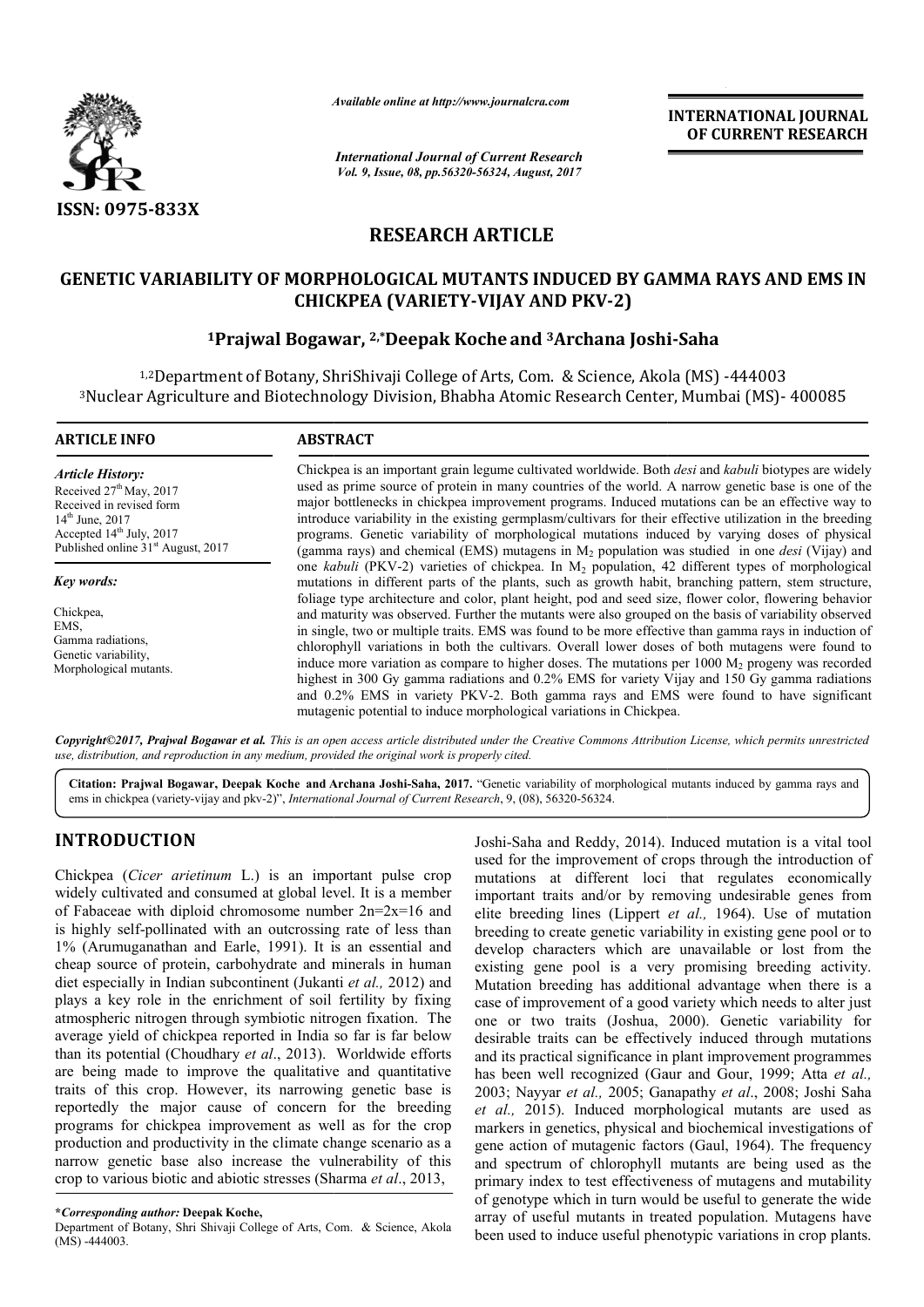Morphological mutations affecting different plant parts can be of enormous practical utility to isolate and further develop some novel mutant lines and many of them have been released directly as crop varieties (Shah *et al*., 2010; Joshi Saha *et al*., 2015). Creating genetic variations has become increasingly important as crop genetic resources are becoming more difficult to be obtained via plant exploration and other programme/s. Hence, the present study was undertaken to observe the phenotypic as well as genotypic alterations induced through the application of physical and chemical mutagens in two chickpea biotypes (*desi* and *kabuli*) represented by two popular varieties of chickpea.

## **MATERIALS AND METHODS**

Germplasm of chickpea *desi* variety Vijay (Phule G-81-1-1) and *kabuli* variety Kabuli-2 (PKV-2) was procured from Mahatma Phule Agricultural University Rahuri and Dr. Panjabrao Deshmukh Agriculture University, Akola (MS) respectively. The dried, healthy seeds with 10-12% moisture content were irradiated with gamma rays with dose of 300, 400 and 500 Gy (for Vijay) and 150, 200 and 300 Gy (for PKV-2). For each dose about 150 g seeds of each variety were taken. The gamma ray  $(GR)$  irradiation facility  $(Co<sup>60</sup>$  source) was made available from Bhabha Atomic Research Center, Trombay, Mumbai. For EMS treatment about 200 seeds of each variety were presoaked in distilled water and then subjected to different concentrations of ethyl methane sulphonate ranging from 0.2% to 0.4%. The treated seeds were sown in October 2015 under field conditions at Departmental field of Shri Shivaji College, Akola (MS) with spacing 15 cm within row and 30 cm between rows to raise  $M_1$  plants. The  $M_1$ plants were harvested individually and sown in October 2016 to raise  $M_2$  plant to row progenies. The untreated control was sown on either side of each plot. The  $M_2$  population was screened for chlorophyll and other morphological mutations 10 days after germination (Khan *et al.,* 2005). The chlorophyll mutants were identified as per Gutafsson (1940). In addition, other morphological mutants were observed throughout the crop span were tagged and harvested individually. The frequency of mutation was calculated as described by Kharkwal (1998).

## **RESULTS AND DISCUSSION**

From  $M_2$  generation of chickpea variety Vijay and PKV-2, 42 different types of morphological mutants were isolated. These includes 5 different types of chlorophyll mutants (albina, xantha, chlorina, viridis and tigrina) (fig. 1, A: a-e), with highest frequency of tigrina mutants. The recorded highest frequency of chlorophyll mutant was in 400 Gy Gamma rays and 0.3% EMS in Vijay and 200 Gy Gamma rays and 0.4% EMS in PKV-2 (in press). Apart from chlorophyll mutants, other morphological mutants like erect plant type, dwarf mutants, gigas, spreading, prostrate, mutants with leaf variations, flower color and early flowering (Fig.1 B: f-q). The frequency of above mutants isolated from  $M<sub>2</sub>$  population is given in Table 1 and 2. The types of mutations and the trends observed in terms mutation frequencies were found to be genotype specific. The erect plant types were isolated only from *desi* variety Vijay, with highest frequency in gamma irradiation (300 Gray) derived population. This dose also showed highest frequency of dwarf mutants. In case of EMS, 0.4% concentration was found to induce highest dwarfism. Throughout the entire population of Vijay, only four gigas were

observed; two in 300 Gy, one in 400 Gy and one in 0.3% EMS (Fig-1. B: f and g; Table-1). No gigas was identified in PKV-2. Leaf variation is one of the most common phenotypic changes that could be induced by mutagens. In variety Vijay the highest frequency of induced leaf variation (Fig.1. B: h –k) was shown by EMS (0.2%). In gamma induced population the mutation frequency for leaf mutations was highest in 500 Gy i.e. the highest dose used in the present study, while in EMS induced population, EMS at0.2% concentration induced highest leaf variations as compared to the higher doses of 0.3% and 0.4%(Table-1). In PKV-2, 0.3% EMS was found to induce highest frequency of leaf variation followed by 200 Gray gamma radiations.

In case of spreading and prostrate mutants (Fig.1. B: o) 300 and 400 Gy gamma rays respectively produced higher mutation frequency in *desi* cultivar Vijay while, mutation frequencies of such growth habit mutants were less in *kabuli* variety PKV-2 and were induced at lower doses of gamma rays (i.e. 150 and 200 Gy respectively) (Table 1,2). Similar trend was observed in case of EMS mutagenesis, where lower EMS doses of 0.2% and 0.3% induced more growth habit mutants in both *desi* and *kabuli* cultivars (Table 1,2). Flowering is an important agronomic character of crops, as 'days to flowering' decides the duration of crop cultivation. Both gamma radiations and EMS doses selected for present study were found to induce earliness in flowering. 54 mutant plants flowered 10-20 days earlier than respective control. Mutation frequencies of early flowering mutants showed a dose dependent response in both *desi* and *kabuli* cultivars with more frequency of mutants observed in higher doses of 500 Gy and 300 Gy in Vijay and PKV-2 respectively (Table 1,2). However, no such trend was observed in case of EMS mutagenesis with 0.4% and 0.2% EMS showed highest mutation frequencies for early flowering in Vijay and PKV-2 respectively (Table 1, 2). Flower color variations were recorded only in 300 Gy and 400 Gy gamma rays and 0.3% EMS induced populations of variety Vijay. In case of PKV-2, only 150Gray was found to induce flower color variations (fig.1. B:  $p -q$ ), however, the frequency was very low (table-2), where the plant was dwarf with pink colored flowers.

Mutants screened for variability in different characters were then grouped into three types based on whether the change was observed in one trait (Type I), two traits (Type II) or multiple traits (Type III). It was observed that, the  $M_2$  progeny of both Vijay and PKV-2 showed higher frequency of Type I mutants (Table-3). Overall, total morphological mutation frequencies per 1000 M2 progeny was highest for 0.2% EMS in both *desi* and *kabuli* cultivars, while for gamma rays, lowest dose of 300 Gy and lowest dose of 150 Gy produced maximum morphological mutation frequencies in *desi* cultivar Vijay and *kabuli* cultivar PKV-2 respectively. The spectrum and frequency of induced morphological mutants are both mutagen and biotype dependent in chickpea. EMS was previously found to induce a higher frequency of chlorophyll mutations in both the varieties (Bogawar *et al.,* 2017) however, variety Vijay was observed to be more sensitive than PKV-2. Both varieties also differ drastically in their phenotypic appearance; former is small, semi-spreading *desi* variety with small seeds while later have tall semi-spreading *kabuli* type with bold seeds. The differences in genetic makeup have its own independent impact on the rate of mutation and rate of recoverable spectrum of mutants (Ahsan- ul-Haq *et al.,* 1994; Kaul & Bhan, 1997; Khan *et al,* 2005 and Joshi Saha *et al,* 2015).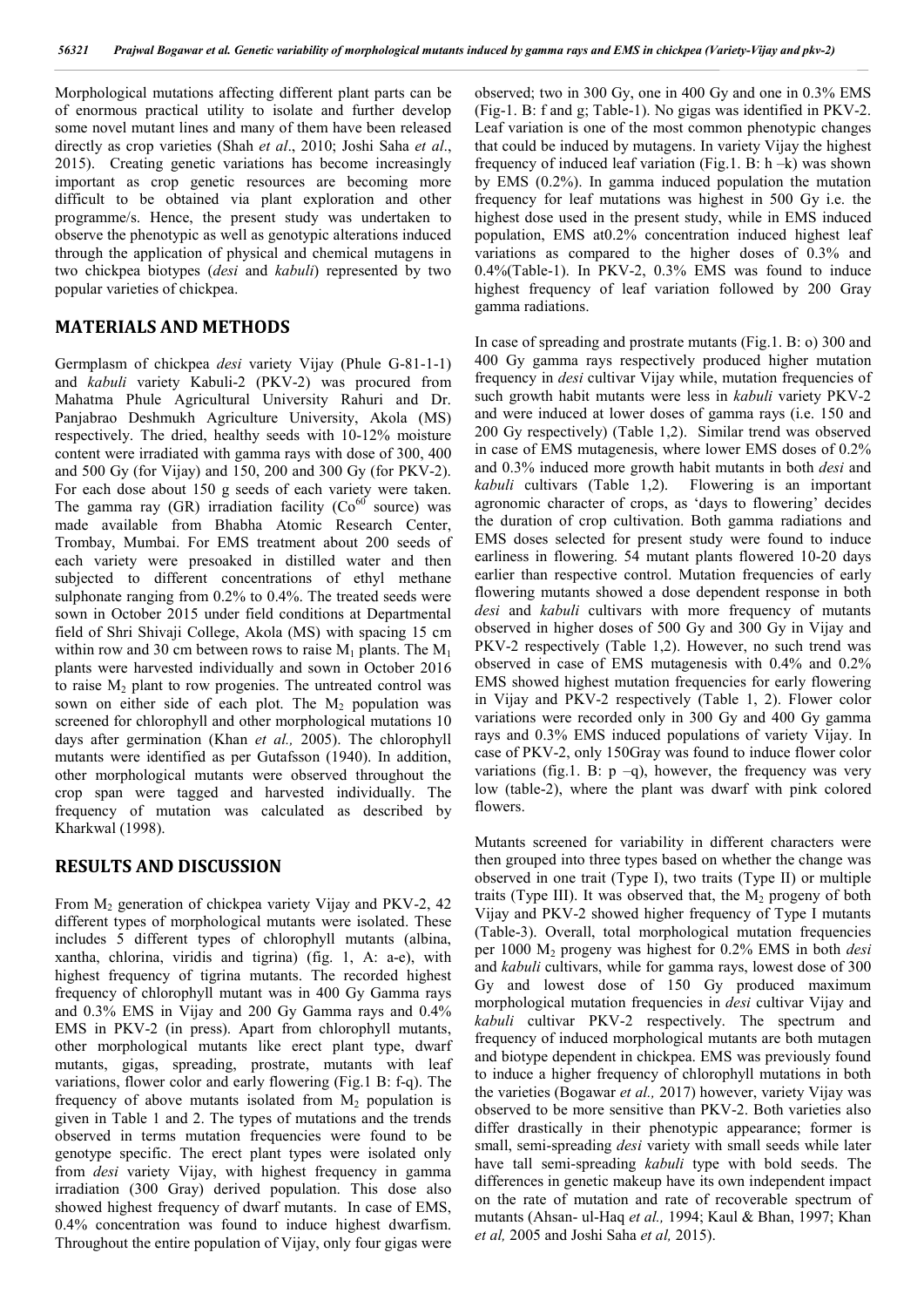# Fig:1. Photographs of some morphological mutants isolated from M<sub>2</sub> Population of Chickpea A: Chlorophyll mutants



#### **A: Chlorophyll mutants:-of Vijay and PKV-2 (a-e)**

**B: Other morphological mutants:- f: Gigas : Vijay (0.2% EMS), g: Gigas : Vijay (300 Gray GR), h: Leaf variant : Dimorphic Vijay (300 Gray GR), i: Leaf variant: Vijay (400 Gray GR), j: Leaf & Habit variant : Vijay (300 Gray GR), k: Leaf variant, dwarf : Vijay (300 Gray GR), l: Early flowering, maturing: Vijay (400 GR), m: Prostrate mutant: PKV-2 (200Gray GR), n: Dwarf, sterile mutant: Vijay (500Gray GR), o: Spreading mutant: Vijay (300 Gray GR), p: Flower color mutant : Vijay (300 Gray GR), q: Multiple trait mutant: PKV-2 (150 Gray GR)**

**Table 1. Frequency of different morphological mutants isolated from M2 progeny of Chickpea variety- Vijay**

| Dose       | No. of $M_1$ | No. of $M2$ | Frequency of other morphological mutants |       |        |       |       |       |       |                | Mutations per 1000 |
|------------|--------------|-------------|------------------------------------------|-------|--------|-------|-------|-------|-------|----------------|--------------------|
|            | Plants       | Plants      | Er                                       | Dw    | Gig    | L V   | Spr   | Pros  | EF    | <b>FIC</b>     | $M_2$ progeny      |
| GR300Gv    | 281          | 7380        | 0.298                                    | 1.00  | 0.040  | 0.365 | .409  | 0.054 | 1.25  | 0.162          | 284.95             |
| GR400Gv    | 260          | 4080        | 0.294                                    | 0.318 | 0.024  | 0.294 | 0.735 | 0.073 | 4.656 | 0.098          | 97.05              |
| GR500Gy    | 200          | 1502        | 00                                       | 0.998 | $00\,$ | 0.466 | 0.532 | 0.066 | 1.72  | 00             | 77.53              |
| EMS 0.2%   | 245          | 1480        | 0.135                                    | 0.202 | 0.135  | 0.810 | 1.013 | 0.135 | 4.864 | 0 <sub>0</sub> | 138.51             |
| $EMS$ 0.3% | 220          | 1460        | 0.273                                    | 0.410 | $00\,$ | 0.547 | 0.173 | 0.136 | 3.698 | 0.205          | 89.04              |
| $EMS$ 0.4% | 185          | 1152        | 00                                       | 0.347 | 00     | 0.260 | 0.410 | 0.086 | 9.114 | 00             | 108.50             |

Note: Er: Erect mutants, Dw: Dwarf mutants, Gig: Gigas, LV: Leaf variation in architecture, Spr: Spreading mutant, Pros: Prostrate mutant, EF: Early flowering mutants, FLC: Flower colour mutants.

**Table 2. Frequency of different morphological mutants isolated from M2 progeny of Chickpea variety- PKV-2**

| Dose     | No. of       | No. of                | frequency of other morphological mutants |       |                |       |       |        |             |                | Mutations per 1000 |
|----------|--------------|-----------------------|------------------------------------------|-------|----------------|-------|-------|--------|-------------|----------------|--------------------|
|          | Plants<br>Mı | M <sub>2</sub> Plants | Er                                       | Dw    | Gig            | L V   | Spr   | Pros   | EF          | FIC            | $M_2$ progeny      |
| GR150Gy  | 112          | 945                   | 00                                       | 0.507 | 00             | 0.211 | 0.423 | 00     | $5.7^\circ$ | 0.211          | 172.48             |
| GR200Gv  | 108          | 630                   | 0 <sub>0</sub>                           | 0.317 | 0 <sup>0</sup> | 0.37  | 0.158 | 0.317  | 3.49        | 00             | 47.61              |
| GR300Gv  | 130          | 571                   | 00                                       | 0.875 | 0 <sub>0</sub> | 00    | 00    | 00     | 8.05        | 00             | 87.56              |
| EMS 0.2% | 116          | 608                   | 0 <sup>0</sup>                           | 26.48 | 00             | 0.164 | 0.328 | 0.164  | 14.80       | 00             | 151.31             |
| EMS 0.3% | 098          | 518                   | 00                                       | 0.579 | 0 <sup>0</sup> | 0.386 | 0.579 | 00     | 2.89        | 00             | 34.74              |
| EMS 0.4% | 072          | 413                   | 00                                       | 0.484 | 0 <sub>0</sub> | 0.242 | 00    | $00\,$ | 2.66        | 0 <sub>0</sub> | 29.05              |

Note: Er: Erect mutants, Dw: Dwarf mutants, Gig: Gigas, LV: Leaf variation in architecture, Spr: Spreading mutant, Pros: Prostrate mutant, EF: Early flowering mutants, FLC: Flower colour mutants.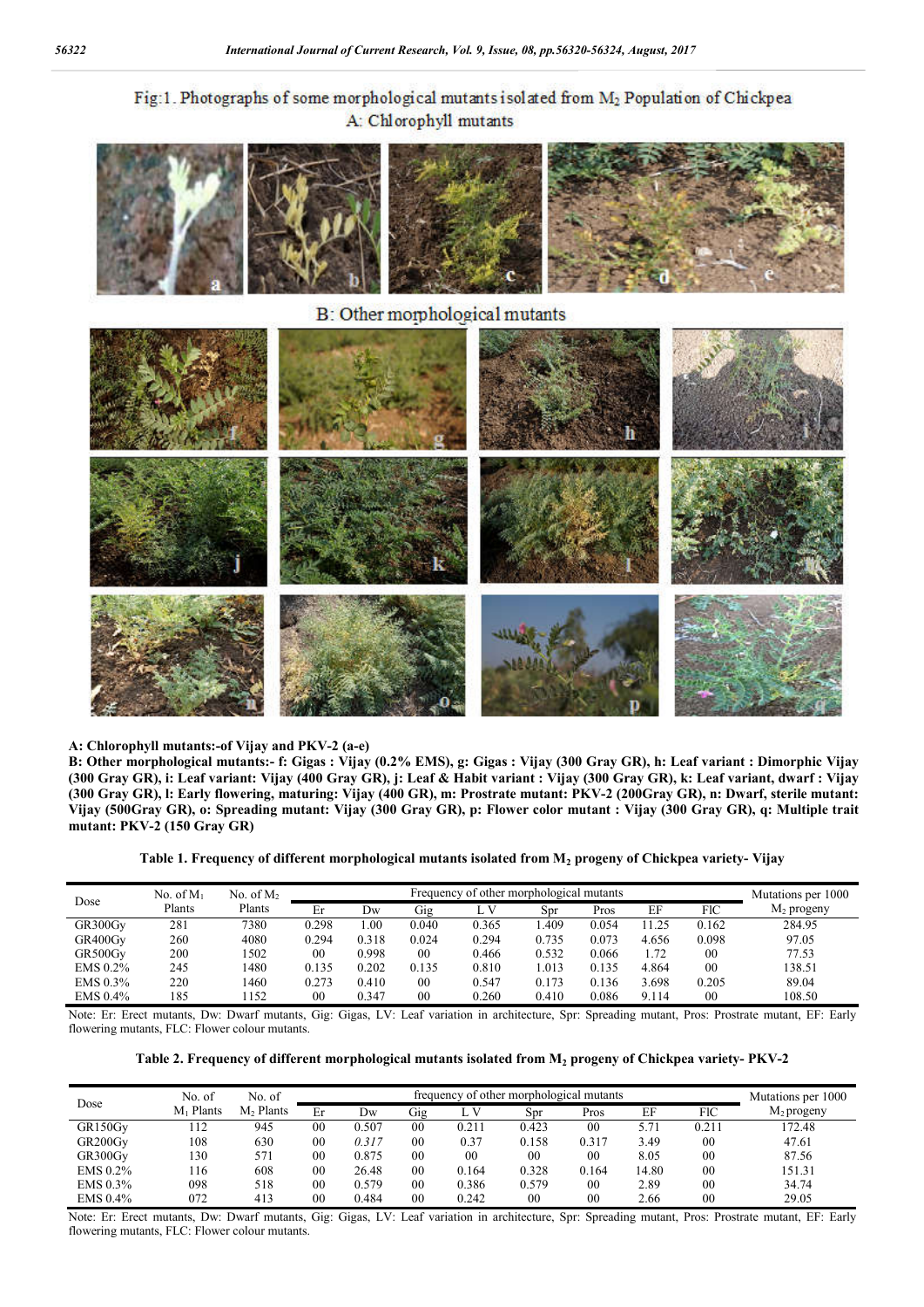| Variety      | Treatment/ doses                 | Type-I | Type-II | $Type-III$ |
|--------------|----------------------------------|--------|---------|------------|
| Vijay        | GR300Gy                          | 71.26  | 18.50   | 10.24      |
|              | GR400Gv                          | 82.52  | 12.18   | 05.30      |
|              | GR500Gy                          | 85.21  | 09.69   | 0.5.10     |
|              | EMS 0.2%                         | 62.78  | 21.66   | 15.66      |
|              | EMS 0.3%                         | 69.25  | 18.29   | 12.46      |
|              | EMS 0.4%                         | 73.25  | 23.66   | 03.09      |
| <b>PKV-2</b> | GR150Gy                          | 86.21  | 12.06   | 01.63      |
|              | GR <sub>200</sub> G <sub>V</sub> | 88.52  | 11.02   | 0.46       |
|              | GR300Gy                          | 89.15  | 08.75   | 02.10      |
|              | EMS 0.2%                         | 72.68  | 18.22   | 09.10      |
|              | EMS 0.3%                         | 76.55  | 22.18   | 01.27      |
|              | EMS 0.4%                         | 78.13  | 19.36   | 02.51      |

Table 3. Relative frequencies of M<sub>2</sub> segregating population for **varying number of morphological mutants**

Though, EMS was observed to be most effective mutagen for induction of chlorophyll mutations (Bogawar *et al.,* 2017), present study indicates superiority of gamma rays in induction of morphological mutants for both the cultivars in terms of overall mutation frequency per  $1000$  M<sub>2</sub> progeny (Vijay: 459.53 (GR) and 336.05 (EMS); PKV-2: 307.65 (GR) and 215.1 (EMS). The comparative superiority of chemical mutagen over gamma rays producing a higher frequency and spectrum of chlorophyll mutations suggest that the chemical mutagens are more efficient in inducing mutations related to chlorophyll development. Swaminathan *et al.* (1962) proposed that such high frequency is due to the preferential action of EMS on chlorophyll development genes located near centromere. Some previous reports showed higher mutagenic efficiency in EMS dose followed by gamma rays (Kharkwal, 1998; Wani 2009). Earlier reports (Shah et al, 2011 and Barshile and Boddu, 2012) on other morphological mutants spreading type, gigas, early flowering were also in analogy with the present study. However, on the basis of frequency patterns of morphological mutants obtained in present study, it seems that the strong mutagens reach their saturation point event at lower doses in highly mutable genotypes and its increase in dose does not add to the mutation frequency. With increase in dose beyond a critical point, the strong mutagens become more toxic that the higher doses of relatively weaker mutagens. The type grouping of all morphological mutants indicates that both (Vijay and PKV-2) are genetically different and might not share common loci for same characters (Shah *et al.,* 2011). From the current study, it is clear that both gamma rays and EMS induce potential variability in Chickpea varieties that could be assessed visually in the form of morphological mutations. The mutants identified in the present study will be useful in further breeding programs and they also constitute an important collection for basic studies and gnetic characterization of loci regulating these agromorphological traits.

### **Acknowledgement**

The authors acknowledge Pulse Research Center, Dr. PDKV, Akola and MPKV, Rahuri for providing germplasm and thankful to DAE-BRNS for financial support. The authors also extend thanks to Principal, Shri Shivaji College, Akola for providing necessary facilities.

### **REFERENCES**

Ahsan-ul-Haq, M., Singh, K. B., Abidin, Z., and Ahemad, M. S. 1994. Mutation study in Chickpea (*Cicerarientinum* L.) III : Selection of mutants in M<sub>2</sub> generation. *Pakistan. Journal of Agricultural Sciences,* 31(1): 13-22.

- Arumuganathan, K. and Earle, E. D. 1991. Nuclear DNA content of some important plant species*. Plant Molecular Biology Reports,* 9: 208-221.
- Atta, B.M., Haq, M. A., Shah, T. M., Sadiq, M., Hassan, M. and Syed, H. 2003. Induced flower color mutations in chickpea. *International Chickpea and Pigeonpea Newsletter*., 10: 6-7.
- Barshile, J. and Boddu, A. 2012. Genetic improvement of Chickpea (*Cicerarientinum* L.) Cultivar Vijay (Phule G 81- 1-1-1) through induced mutagenesis. *Bioremediatopm, Biodiversity and Bioavailanility,* 6(1): 103-106.
- Bogawar, P., Koche, D. and Joshi-Shah, A. 2017. Frequency and spectrum of chlorophyll mutants induced by Gamma rays and EMS in two Chickpea varieties (Variety- Vijay and PKV-2). *International J Plant Sciences*, 12 (02): 190- 194.
- Choudhary, P., Khanna, S. M., Jain, P. K., Bharadwaj, C., Kumar, K., Lakhera, P. C. and Srinivasan, K. 2013. Molecular characterization of primary gene pool of chickpea based on ISSR markers. *Biochemical Genetics,*51: 306-322.
- Ganapathy, S., Nirmalakumari, A., Senthil, N., Soubramanien, J. and Raveendran, T. S. 2008. Isolation of macromutations and mutagenic effectiveness and efficiency in little millet varieties. *World Journal of Agricultural Sciences*, 4(4): 483-486.
- Gaul, H. 1964. Mutations in plant breeding. *Radiation. Botany*, 4(3): 155- 232.
- Gaur, P. M. and Gour, V. K. 2003. Broad-few-leaflets and outwardly curved wings: two new mutants of chickpea. *Plant Breeding*, 122: 192-197.
- Gustafsson, A. 1940. A mutation system of chlorophyll apparatus. *LundUniversity.Arsskr NF. Advances.*36: 1–40.
- Haq, M. A., M. Sadiq, M., Hassan, T. M. Shah and Hina, S. (2002). CM 2000-A new Kabuli chickpea variety. *Pakistan Journal of Seed Technology,* 1(1): 45-49.
- Joshi-saha, A. and Reddy, K. S. 2014. Diversity study in chickpea (*Cicerarietinum*L.) using REMAP, SSR and ISSR markers. *Journal of Food Legumes,* 27: 281-288.
- Joshi-Saha, A., Reddy, K. S., Petwal, V. C. and Dwivedi, J. 2015. Identification of novel mutants through electron beam and gamma irradiation in chickpea. *Journal of Food Legumes*, 28(2): 99-104.
- Joshua, D. C. 2000. Guidelines for successful mutation breeding. In: Proceedings of the DAE-BRNS symposium on the use of nuclear and molecular techniques in crop improvement. Mumbai, India. pp 21-26.
- Jukanti, A. K., Gaur, P. M., Gowda, C. L. L. and Chibbar, R. N. 2012. Nutritional quality and health benefits of chickpea (*Cicerarietinum* L.): a review. *British Journal of Nutritions,* 108(S1):S11-S26.
- Kaul, M. L. H. and Bhan, A. K. 1997. Mutagenic effectiveness and efficiency of EMS, DES and gamma rays in rice. *Theoretical and Applied.Genetics*, 50: 241– 246.
- Khan, S. and Siddiqui, B. A. 1992. Mutagenic effectiveness and efficiency of chemical mutagens in *Vignaradiata*(L.) Wilczek. *Thai Journal AgricultureScience,* 25: 291–7.
- Khan, S., Wani, M. R., Bhat, M. and Koursar, P. 2005. Induced Chlorophyll Mutations in Chickpea (*Cicerarietinum* L.). *International Journal Agriculture and Biology*, 7(5): 764- 767.
- Kharkawal, M.C. 2003. Induced mutations in chickpea (*Cicer arietinum L*.). VI. Significance of induced altered correlations. *Indian J. Genet.,* 62(4): 365-366.